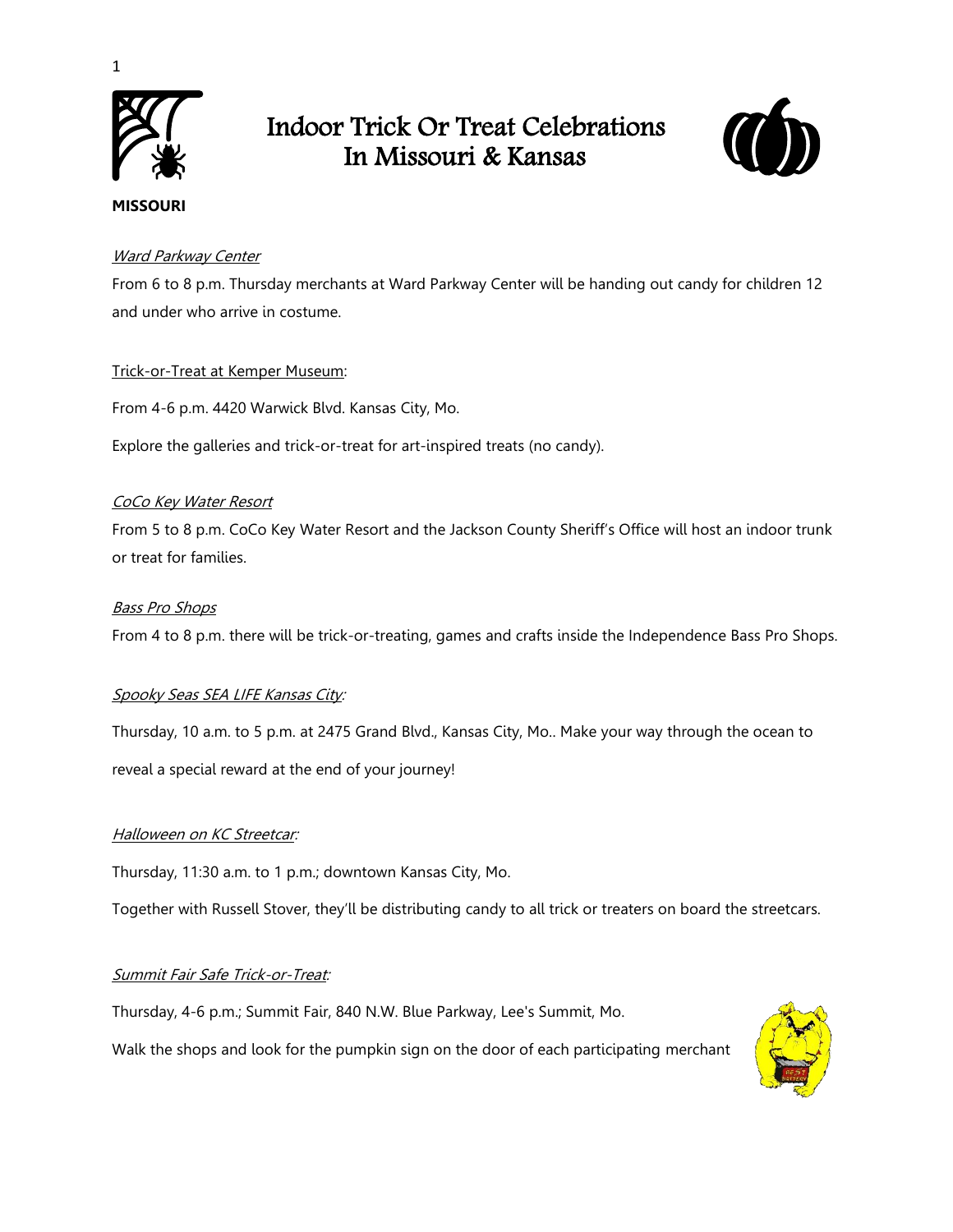and collect your treats! Additional in-store activities and giveaways will be offered throughout the event! This event is FREE to attend.

#### [City-Wide Harvest Festival:](https://www.grandview.org/Home/Components/Calendar/Event/7161/1225)

Thursday, 4-8 p.m.; Grandview Amphitheater, 13501 Byars Road; Grandview, Mo. Enjoy safe family fun on Halloween with the Grandview Fire Department, Grandview Police Department, Grandview Parks & Recreation, and Grandview Police & Fire Chaplain Association. Donations for Grandview Assistance Program is requested for admission. Enjoy bounce houses, a petting zoo, pony rides, games, Trunk-Or-Treating and more!

#### **JSCO & CoCo Key Trunk or Treat:**

Thursday, 5-8 p.m.; CoCo Key Water Resort, 9103 E. 39th St. Kansas City, Mo. In Partnership with Jackson County Sheriff's Department, CoCo Key Water Resort will host an indoor, family fun Trunk or Treat! Join in for this FREE, family fun night of spooktacular trick or treating!

#### [Scare-It Halloween 2019:](https://www.eventbrite.com/e/scare-it-halloween-2019-registration-59199759073)

Thursday, 5:30-8:30 p.m.; Kansas City Museum, 3218 Gladstone Blvd. Kansas City, Mo. You'll find eight blocks of car-free trick-or-treating featuring superheroes, mascots, food trucks, music, a haunted house!

#### [Safe Trick or Treat](https://kcparent.com/events/safe-trick-treat/):

Thursday, 6-8 p.m.; Rockhurst University Community Center, 5401 Troost Ave. Kansas City, Mo. Rockhurst University's annual Safe Trick or Treat will feature treats, activities, and a haunted house built by student volunteers, all free for children younger than 12 years old accompanied by an adult.

#### **[Trick or Treat Street:](https://www.facebook.com/events/brooksidekc/trick-or-treat-street/394394024844565/)**

Thursday, 4-6 p.m.; Brookside Art Annual, W. 63rd St. & Brookside Blvd., Kansas City, Mo.